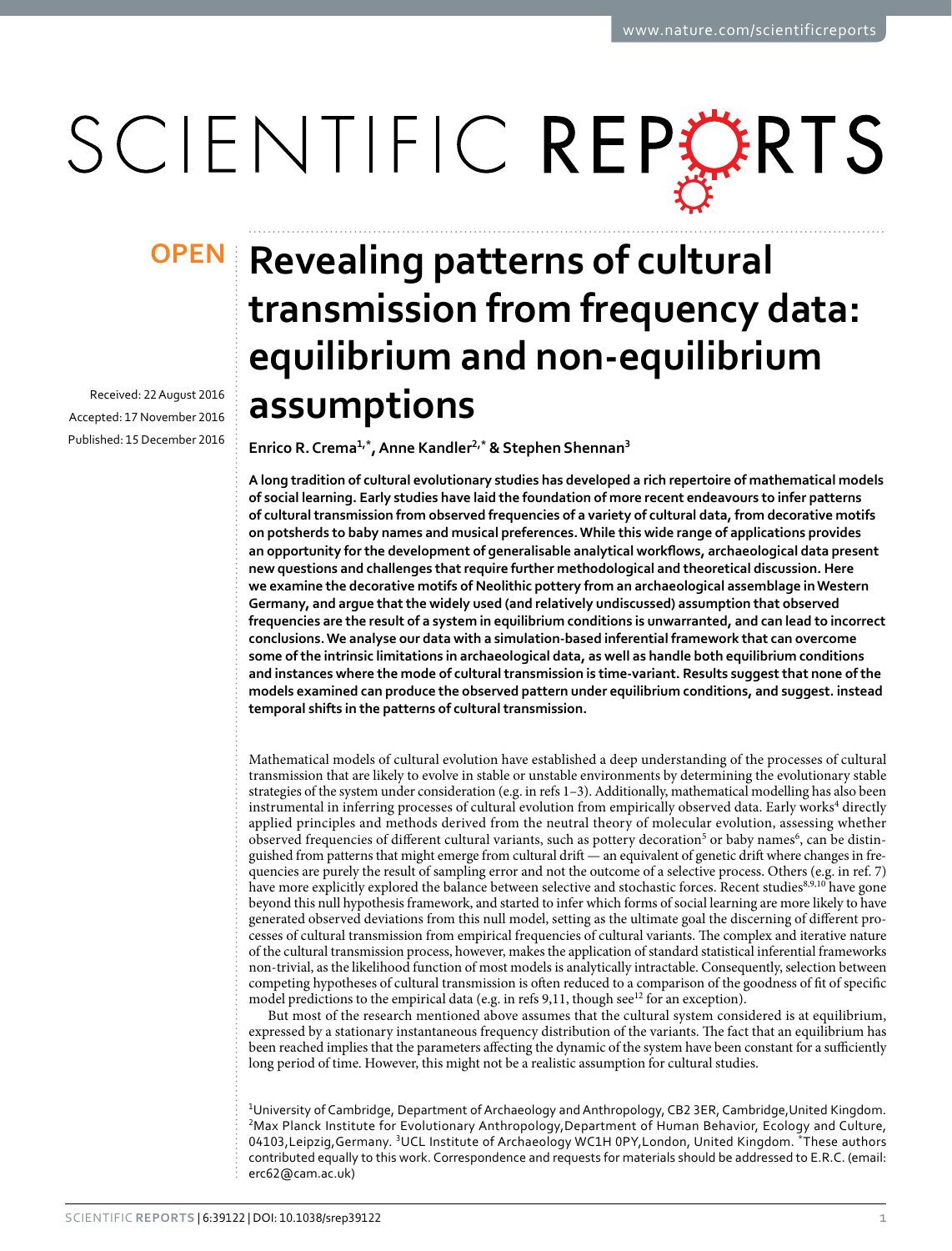Recently, attempts have been made to develop non-equilbrium models of cultural evolution<sup>13</sup> and to couple those models with Bayesian inference techniques<sup>14–16</sup>. The foundation of this inference framework consists of formulating cultural hypotheses as mathematical models, and deriving those hypotheses that can produce theoretical data similar to observed data using approximate Bayesian computation (ABC; e.g. in ref. [17](#page-8-12)). The flexibility of this approach is particularly appealing in archaeological research, where smaller sample sizes and reduced chronological resolution due to time-averaging impede the application of most of other existing methods<sup>18</sup>.

The aim of this paper is to examine the changing frequency of pottery motifs from a prehistoric archaeological assemblage under the assumptions that (i) the cultural system producing these frequency was at equilibrium and (ii) certain aspects of the system changed over time. For that we develop an inference framework which is able to 1) integrate a wide range of hypotheses of cultural transmission; 2) tackle the often idiosyncratic and poor chronological resolution of historical data; and 3) accommodate both equilibrium and non-equilibrium assumptions. This set-up allows for an exploration of the effects of equilibrium and non-equilibrium assumptions on the inference of underlying cultural processes.

In more detail, in the equilibrium version of our model we assume that frequencies of different types of pottery vessels are produced by a cultural system characterised by a constant rate of production and transmission mode over a sufficiently long time period, and that their temporal variation between the phases is primarily the result of random drift and archaeological sampling. In the non-equilibrium versions of the model we relax some of these assumptions, either at every point in time or across the different chronological phases identified by the archaeologists. This setting allows us to explore which theoretical framework provides a better correspondence with the observed data, and at the same time identify the most likely hypotheses of social learning between a set of candidates.

#### **Materials**

The data set consists of over 5800 pottery vessels recovered from a small group of settlements of the first farmers in Central Europe in the valley of the Merzbach stream in western Germany. The settlements belong to the so-called *Linearbandkeramik* culture. The number of houses in occupation varied through time, but altogether the settlement and ceramic sequence covers nearly five centuries, from ca. 5300 to 4850 cal B.C. The sites were almost completely excavated prior to their destruction by lignite mining, so the archaeological record of what has survived is largely complete. The ceramic vessels take the form of deep bowls whose decoration is highly distinctive and stylised, comprising a variety of distinct but clearly related band-types that were defined by the original excavation team.

The chronological sequence for the occupation of the Merzbach valley is organised into 15 phases and was cre-ated on the basis of a seriation of the pottery assemblages based on motif frequencies<sup>[19](#page-8-14)</sup> and a detailed stratigraphic and spatial analysis of the sites themselves<sup>20</sup>. These two sequences were correlated with one another (see in ref. [19\)](#page-8-14), a process that involved linking the seriation intervals to the independently defined phases. For the first six phases only two band-types were used with any frequency. All the ceramic assemblages from these phases fall into a single seriation interval because they cannot be distinguished from one another. In the present study these early phases have been excluded (along with phase XV), limiting the scope of the analyses to phases VII to XIV, which covers a temporal interval of c. 180 years<sup>[21](#page-8-16)</sup>. The original catalogue tabulates the data for the Merzbach assemblage in terms of the number of vessels possessing a particular bandtype (one per vessel) by the pit and site in which they were found, and seriation interval in which they occur. For the purposes of analysis the frequencies were first grouped by seriation interval and then the seriation intervals were grouped into the settlement phases or house generations; for each phase the number of houses present was calculated by the excavators<sup>20</sup>. The resulting data analysed here consist of counts of decorative motifs organised into eight phases (VII to XIV) and thirty-six types, with a total 5804 vessels.

The Merzbach dataset has already been been subject of archaeological analyses with the conclusions that the observed changes in frequency are indicative of anti-conformity<sup>22</sup> and unbiased transmission<sup>23</sup>. Shennan and Wilkinson<sup>22</sup> compared the observed cultural diversities of each phase to the diversity expected under neutral evolution at equilibrium (see<sup>[4](#page-8-1)</sup> for details). Neutral evolution assumes that the probability of producing a particular motif in the next time step is proportional to the relative frequency of this motif in the population (i.e. in the assemblage) and that novel motifs are introduced with a constant probability. They used different estimates of effective population size and innovation rate, and showed that in general there was a higher diversity than the model expectation, a result that led them to suggest the presence of an anti-conformist transmission bias — whereby rarer variants have higher chance of being selected compared to the expectations given by the unbiased model. Bentley and Shennan<sup>23</sup> compared the observed motif frequency distribution with the log-normal distribution expected under a stochastic network growth model of unbiased transmission. The study found a good fit between the data and the hypothesis of unbiased transmission, albeit with the qualification that in the earliest phase there was a higher proportion than predicted of low frequency variants. Both studies use summary statistics to evaluate the correspondence between theory and data and assume that the cultural system producing the different frequency distributions is at equilibrium. Nevertheless they generate different inferences regarding the underlying mechanism of cultural transmission. Additionally, both studies ignore potential effects of time-averaging in archaeological assemblages.

#### **Methods**

**Models of Cultural Change.** We describe a general simulation framework aimed at modelling the temporal dynamic of cultural change within a population under different assumptions on population and cultural transmission. Our focus is on historical case studies and therefore we assume the existence of records of changes in the frequencies of cultural variants over time, but note that 1) observed frequencies only describe the composition of a sample and not of the whole population of cultural variants; 2) the frequencies do not represent instantaneous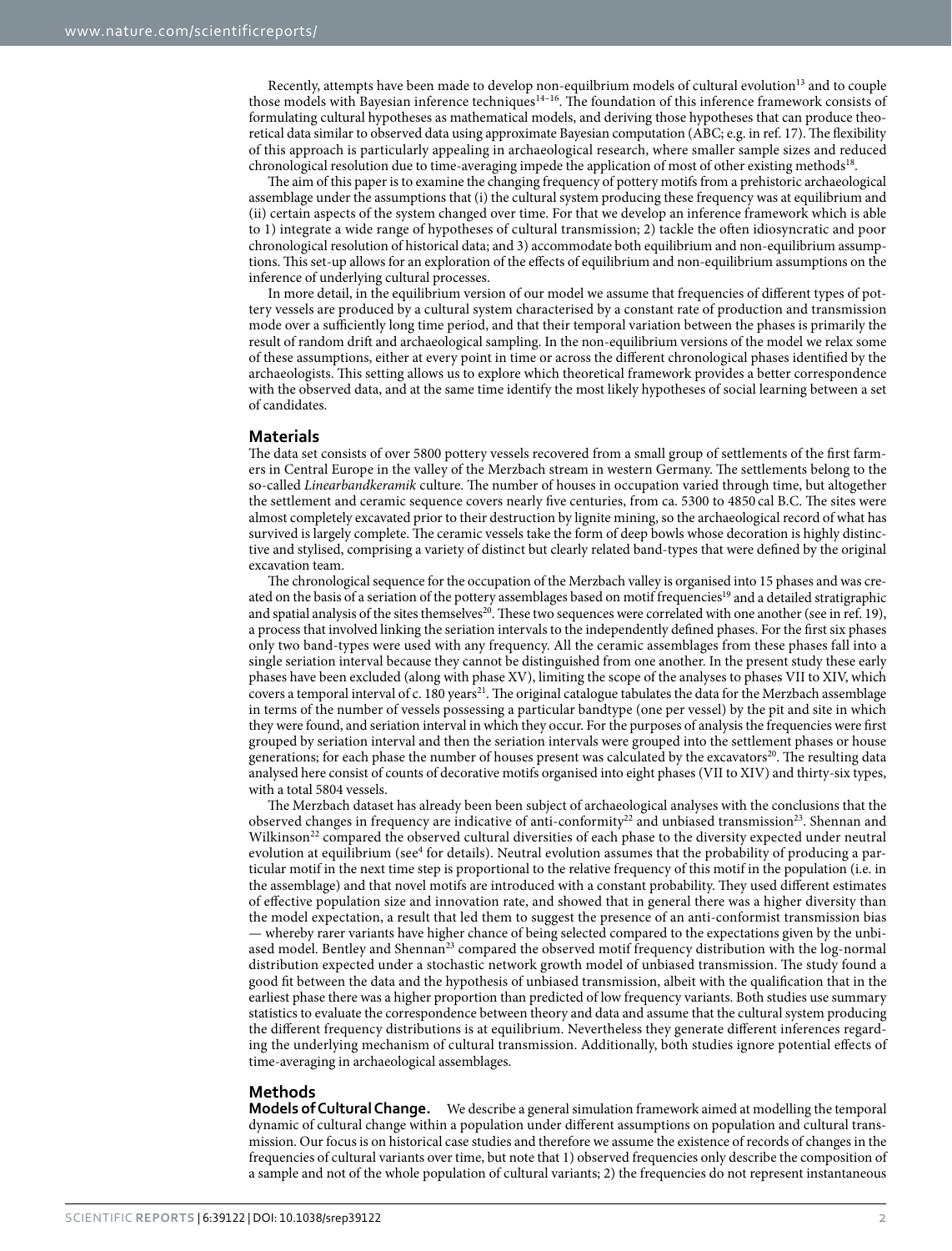

<span id="page-2-0"></span>**Figure 1. Schematic description of the equilibrium, variable population, and variable populationtransmission mode versions of the model.** Each coloured dot represent a cultural variant, with each row representing one unit time-step (i.e. production event). The number of dots in each row is defined by the parameter *v*.

distributions but rather an accumulation (i.e. the time-averaged frequencies) over a certain time period; and 3) that these accumulated frequencies are grouped into a sequence of abutting phases.

More specifically, frequencies of different cultural variants are observed in samples of size  $n_i$  at the end of  $i=1, 2, \ldots$  consecutive phases of cultural change. Our aim is to produce theoretical samples for all phases conditioned on various assumptions about population and cultural transmission processes that can be compared to the observed samples<sup>15</sup>. For that we assume that the sample size  $n_i$  is a fraction  $1/r$  of the size of the underlying population  $N_i$  of cultural variants. Crucially, the  $N_i$  cultural variants at the end of phase *i* are the result of the accumulation of *η<sup>i</sup>* production events during this phase. Each production event represents a combination of cultural transmission and the production of material items that reflect this transmission process, and eventually can become part of the archaeological record. The number of material items being produced during each event is denoted by *v*, so that, with other things being equal, the population (i.e. the assemblage) size at the end of phase *i* is given by  $N_i = \eta_i v$ . Estimates of *v* can be archaeologically informed and are influenced by the number of individuals engaged in each production event, i.e. the numbers of social learners in the system. Finally we draw a sample of size  $n_i$  randomly from the population of size  $N_i$  to obtain a theoretical sample conditioned on a specific hypothesis of cultural change. By simulating each production event, but randomly sampling from a defined sequence of production events we effectively emulate a time-averaging process. Although not implemented here, a more complex sampling process that considers the effect of taphonomic loss can be easily integrated.

The core component of the model is the cultural transmission process specifying which variant types are produced in each production event. More specifically, this process guides an individual's decision to produce a certain variant type based on the available social information. We assume that social information consists of a sampling pool, composed of the cultural variants of the last *w* production events (see also<sup>[24](#page-8-20)</sup>, and [Fig. 1](#page-2-0) top-left). In other words, the sampling pool describes the accumulated social information available to the individual and the cultural transmission processes determine the probability with which a specific variant type (in this case a decorative motif) is chosen from this pool. A large number of cultural transmission processes have been identified as acting in human populations (see e.g. in ref. [25\)](#page-8-21); however, in this paper we only focus on unbiased and frequency-dependent transmission processes.

Cultural transmission occurs in an unbiased way if the probability  $\pi_j$  of choosing variant type *j* is proportional to its relative frequency in the sampling pool, denoted by *mj* (e.g. in ref. [4\)](#page-8-1). Building on this, frequency-dependent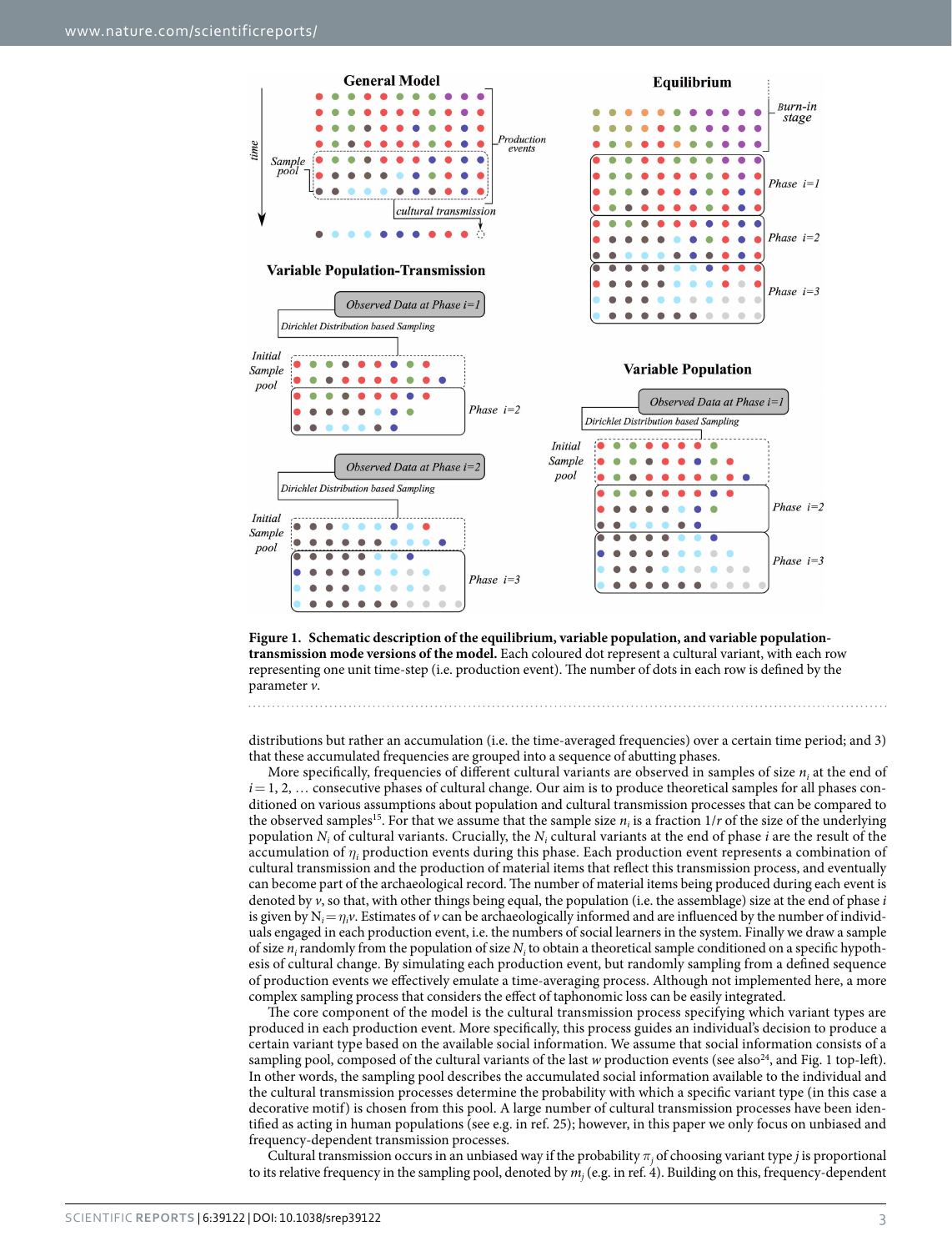<span id="page-3-0"></span>

| Variable                         | Description                                                                                                      |
|----------------------------------|------------------------------------------------------------------------------------------------------------------|
| POPULATION PARAMETERS            |                                                                                                                  |
| $n_i$                            | Sample size at phase <i>i</i> [observed]                                                                         |
| $r_i$                            | Sample recovery rate at phase <i>i</i> [inferred]                                                                |
| $N_i = \frac{n_i}{r_i}$          | Size of the population of cultural variants in phase <i>i</i> [calculated]                                       |
| $\nu(t_i)$                       | Number of cultural variants produced at each transmission event t within phase i [inferred & calculated; see SI] |
| $\eta_i$                         | Number of transmission/production events during phase <i>i</i> [calculated]                                      |
| CULTURAL TRANSMISSION PARAMETERS |                                                                                                                  |
| $\mu_i$                          | Innovation rate of phase i [inferred]                                                                            |
| $b_i$                            | Strength and sign of frequency-dependent transmission in phase i [inferred]                                      |
| $W_i$                            | Number of production events that provide social information in phase <i>i</i> [inferred]                         |
| $\pi_i(t)$                       | Probability of generating variant type $j$ at time $t$ [calculated] (see equation 1)                             |

#### **Table 1. Model parameters and their description.**

transmission is generally defined by disproportional (compared to unbiased learning) probabilities of copying frequent (conformity) or rare (anti-conformity) variant types<sup>[26](#page-8-22)</sup>. The full spectrum of unbiased, conformist, and anti-conformist transmission can be characterized by the following equation  $14$ 

$$
\pi_j(t) = \frac{m_j^{1-b}(t)}{\sum_{s=1}^k m_s^{1-b}(t)} (1 - \mu)
$$
\n(1)

where *k* describes the number of different variant types in the sampling pool, *μ* defines the probability with which a novel variant type is introduced into the system, and *b* describes the strength of frequency-dependent transmission with  $b < 0$  modelling conformity and  $b > 0$  anti-conformity. Importantly, for  $b = 0$  (1) reduces to unbiased transmission (see SI *Appendix* A and figure S1 for further descriptions of the dynamics of frequency-dependent transmission). Further, (1) implies that with probability 1−*μ* an individual engages in some form of cultural transmission while with probability  $\mu$  it introduces a novel variant into the population through copying error, production error or creative events where novel types are derived from cultural and non-cultural domains outside the system of interest (e.g. introducing a new pottery decoration inspired by the observation of another artefact).

Summarising, during each phase *i* this model set-up produces a an artificial assemblage (i.e. a population) of cultural variants of size *N<sub>i</sub>* conditioned on a specific process of cultural transmission characterised by the model parameters  $b_i$ ,  $\mu_i$  and  $w_i$  (the indices *i* illustrate that these parameters can change between phases). [Table 1](#page-3-0) lists all variables used in the model, their descriptions and how their values are determined. Based on this set-up we determine in the following the temporal dynamics of the cultural system when assuming that the system is or is not at equilibrium.

**Equilibrium Version.** The cultural system is considered to be at equilibrium if the instantaneous frequency distribution, meaning the frequency distribution of cultural variants in each production event, reaches stationarity. To satisfy this condition throughout all phases we assume all model parameters to be constant over time, with the exception of the number of production events associated with each phase (which will be informed by the empirically observed sample size of each phase and reflect inter-phase differences in the productivity of decorated vessels). It follows that the number of cultural variants produced in each production event is constant and there are no changes in the patterns of cultural innovation and learning. Changes in the number of production events effectively capture only the different accumulation of our assemblage data between different phases.

Each simulation is initialised with *v* cultural variants of different types and the values for  $\mu$ ,  $b$ ,  $\nu$ ,  $r$ , and  $w$ drawn from prior distributions. Subsequently we perform 5,000 production events. For the first *w* production events the sampling pool naturally has a smaller size but for production events at times larger than *w* only the cultural variants produced in the last *w* events are included. These first 5,000 production events constitute the burn-in phase after which the cultural system reaches stationarity. Following the same procedure, we generate in all consecutive phases assemblages of sizes  $N_i$ , each resulting from  $\eta_i = N_i/v$  production events of *v* cultural variants. Lastly, we randomly sample from these assemblages  $n_i$  cultural variants [\(Fig. 1](#page-2-0); top-right).

**Variable Population Version.** In the next step we relax the assumption that the number of cultural variants generated in each production events is constant over time but still assume that the process of cultural transmission (determined by the parameters *μ*, *b* and *w*) is the same throughout all phases. Therefore the main differences with the equilibrium version are that 1)  $\nu$  is time-dependent, and hence its value can change at each production event; and 2) the model is no longer initialised through a burn-in phase, and instead the initial sampling pool is derived from the observed frequencies. The values  $v(t_i+\tau)$ ,  $\tau=1, ..., \eta_i$  are inferred from archaeological evidence. under the assumption that the sum of the sequence  $v(t_i+\tau)$ ,  $\tau=1$ , ...,  $\eta_i$  is equal to  $N_i$  (see SI *Appendix A* section S1.2 for a detailed derivation). To emulate the initial sample pool we would ideally need information about the distribution of the cultural variants produced by previous production events. This information is, however, not available due to the time-averaged nature of most archaeological records. Following<sup>15</sup>, we use the Dirichlet distribution and generate assemblages of cultural variants from which the observed sample could have been drawn. The initial pool is then generated by randomly sampling  $wv_1$  cultural variants under the constraint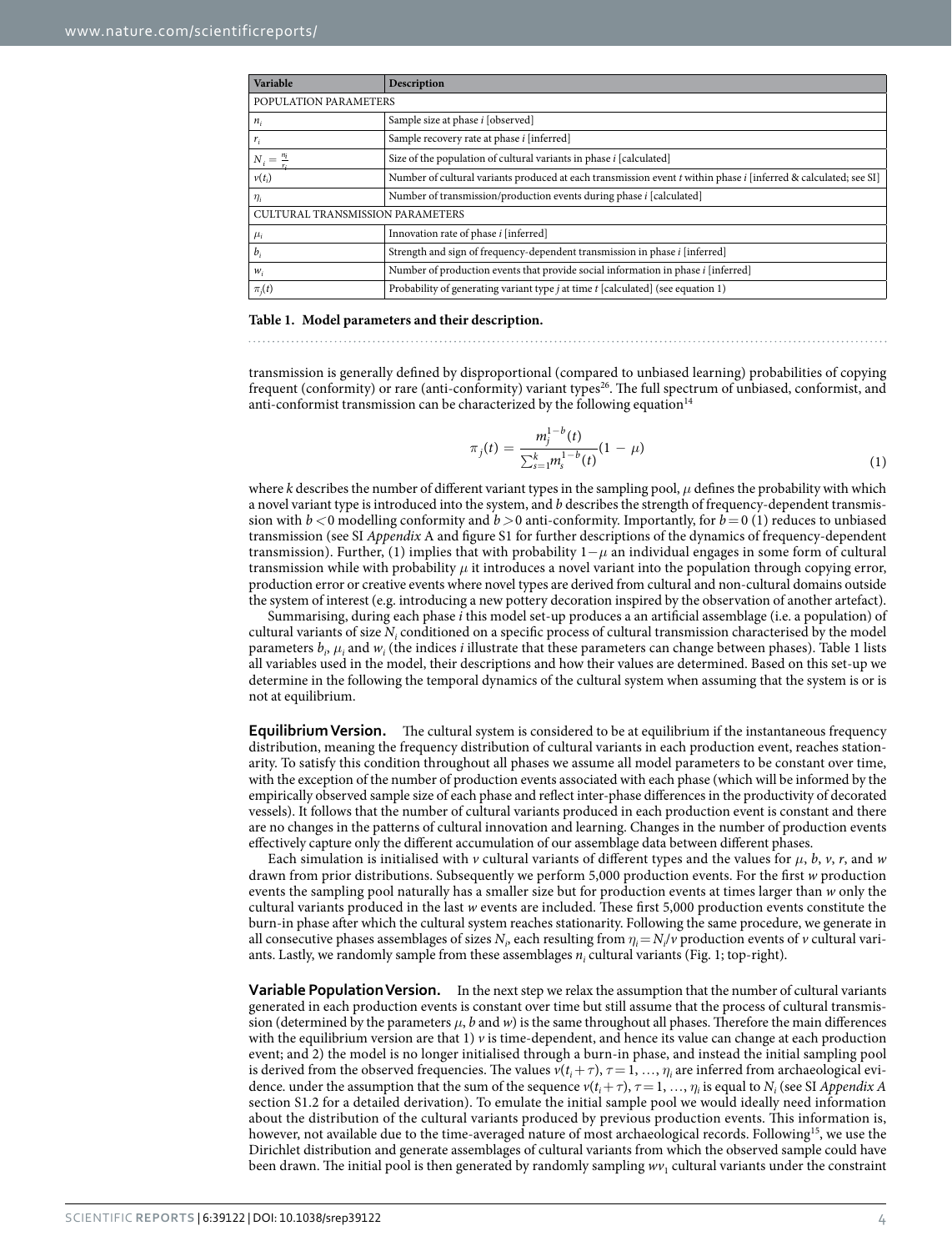that all variant types present in the observed record have to be present. In each subsequent production event  $v_i$ cultural variants are produced according to (1) and the sampling pool is updated to include only the latest *w* production events. We note that initially  $v_1$  variants are randomly chosen to be deleted from the sampling pool until each variant in the pool is associated to a chronological marker (so that "older" variants can be identified and removed). This procedure generates variant populations of sizes *Ni* in each phase *i* and we lastly draw a random sample of size  $n_i$  from these assemblages ([Fig. 1](#page-2-0), bottom-right).

**Variable Population-Transmission Mode Version.** Finally we allow both the number of cultural variants produced per production event and the cultural transmission mode, to vary over time. For this we apply the same routine described in the previous section but considering each phase separately ([Fig. 1;](#page-2-0) bottom-left). Thus we generate a sampling pool at the beginning of each phase *i* (following the Dirichlet ansatz, and using the observed frequencies at the end of phase *i*−1,[15](#page-8-19)), let *η<sup>i</sup>* production events occur to generate a population of cultural variants at the end of phase *i* conditioned on the cultural transmission process defined by the parameters  $b_i$  $\mu_i$  and  $w_i$  and draw a random sample of size  $n_i$ . It is worth noting here that we allow *b* to vary between phases but not within each phase. A more complex model, involving a time-series of *b* changing at each production event is theoretically possibly but unfeasible in practice, regardless of the inferential approach being adopted. The only exception would be to use a meta-model defining how *b* can change through time, which would however limit the range of possible sequential values of *b*. Here we chose instead to allow this parameter to vary freely by allowing each phase to be independently assessed.

**Statistical Inference.** In the last section we demonstrated how theoretical samples conditioned on specific hypotheses of population and cultural change can be generated. In order to infer which hypotheses are consistent with observed data we apply approximate Bayesian computation (ABC, e.g. in ref. [17](#page-8-12)). The general idea of ABC is to compute posterior distributions when the likelihood functions of proposed models are not available. In practice this involves a high number of iteration of the following three steps: 1) parameter values are drawn from prior distributions; 2) the error level is measured as the euclidean distance between observed and simulated summary statistics or preferably raw frequency data when it is possible (in the following we base the inference procedure on the absolute frequencies); 3) retain the parameter values of the iterations with the lowest error level. The resulting set of parameters will generate the (joint) posterior distribution which could have produced the observed sample under a given error level (see SI *Appendix B* for more details). The magnitude of the error level provides an indication of how well the model is able to describe the observed data. Additionally, posterior predictive checks (see in ref. [27](#page-8-23) for a discussion) provide further insights into the correspondence between theory and data. Posterior predictive checks generate the possible frequency ranges of each individual variant type based on the obtained joint posterior distribution of the model parameters (i.e. through a sufficient number of replications of the simulation framework with model parameters drawn from the joint posterior distribution). The comparison of the observed frequencies with the corresponding prediction intervals allows for conclusions about variant types whose temporal frequency evolution deviates from the expected patterns of the inferred processes of cultural transmission. This knowledge might inform the direction of subsequent analyses (see *Discussion*).

We stress that analyses of sparse data such as those typically found in historical case-studies are likely to reveal the problem of equifinality: a number of underlying cultural processes might be able to produce the same population-level patterns. Broad posterior distributions summarising the parameter values which could produce the observed frequency data up to a small error margin, are indicative of this problem. Nevertheless, even in these situations inference frameworks such as the one described here are instructive as they still narrow down the pool of potential cultural hypotheses.

ABC has been extensively and successfully used in a variety of fields of study (e.g. genetics<sup>28-31</sup>, epidemi-ology<sup>32</sup>, biological anthropology<sup>33</sup>, history<sup>34</sup>, and archaeoology<sup>14-16[,35](#page-8-28)</sup>) where likelihood functions cannot be determined and proper integration of the uncertainty associated with model assumptions is required. For each version of the model we determine the parameter values which are able to generate variant frequencies similar to the observed ones (i.e. the euclidean distance between theoretical and observed data is smaller than an error level *ε*, see subsection *Calculation of the Error Level ε*) using the rejection algorith[m17.](#page-8-12) This algorithm consists of sampling parameter combinations from prior distributions, executing the simulation model, and measuring the euclidean distance *ε* from the observed data (see below). From the pool of *s* iterations of this procedure a proportion α, representing the lowest values of the error level *ε* are retained and the parameter values associated with these are assessed. Here we set  $s = 10^7$  and  $\alpha = 2 \times 10^{-5}$  for all three versions of the model. Sample codes of the simulation model, the ABC and the dataset can be found on<sup>36</sup>.

**Priors and Constraints.** When possible, prior ranges of the model parameters have been informed by ethnographic or archaeological accounts. For example, given that in our model transmission is tightly linked to the production, *v* can be considered both the number of cultural variants produced at each transmission event but also the number of social learners. Hence prior estimates of this parameter have been derived from the observed number of house remains  $H_i$  associated to each archaeological phase (see SI *Appendix B* section S2.3 for details) and the parameter  $\rho$  was introduced as the estimated number of potters per household, with a prior range  $U(1, 5)$ . Similarly, the memory parameter *w* was partly informed by ethnographic accounts<sup>37</sup> on pottery life-span and was drawn from a uniform distribution between 0.2 and 5 years, which was then transformed to number of transmission events assuming a duration of ca 20 years for each archaeological phase (cf.<sup>38</sup>). As no information pertaining to the recovery rate was available we used a fairly wide uninformative range of  $U(0.25, 0.75)$ . Parameters pertaining to cultural innovation and transmission were also associated with a fairly large prior range ( $\mu = \mathcal{U}(0.001, 0.01)$ ) and  $b = \mathcal{U}(-0.5, 0.5)$  and), albeit the lower threshold of the former was partly informed by the empirical data (so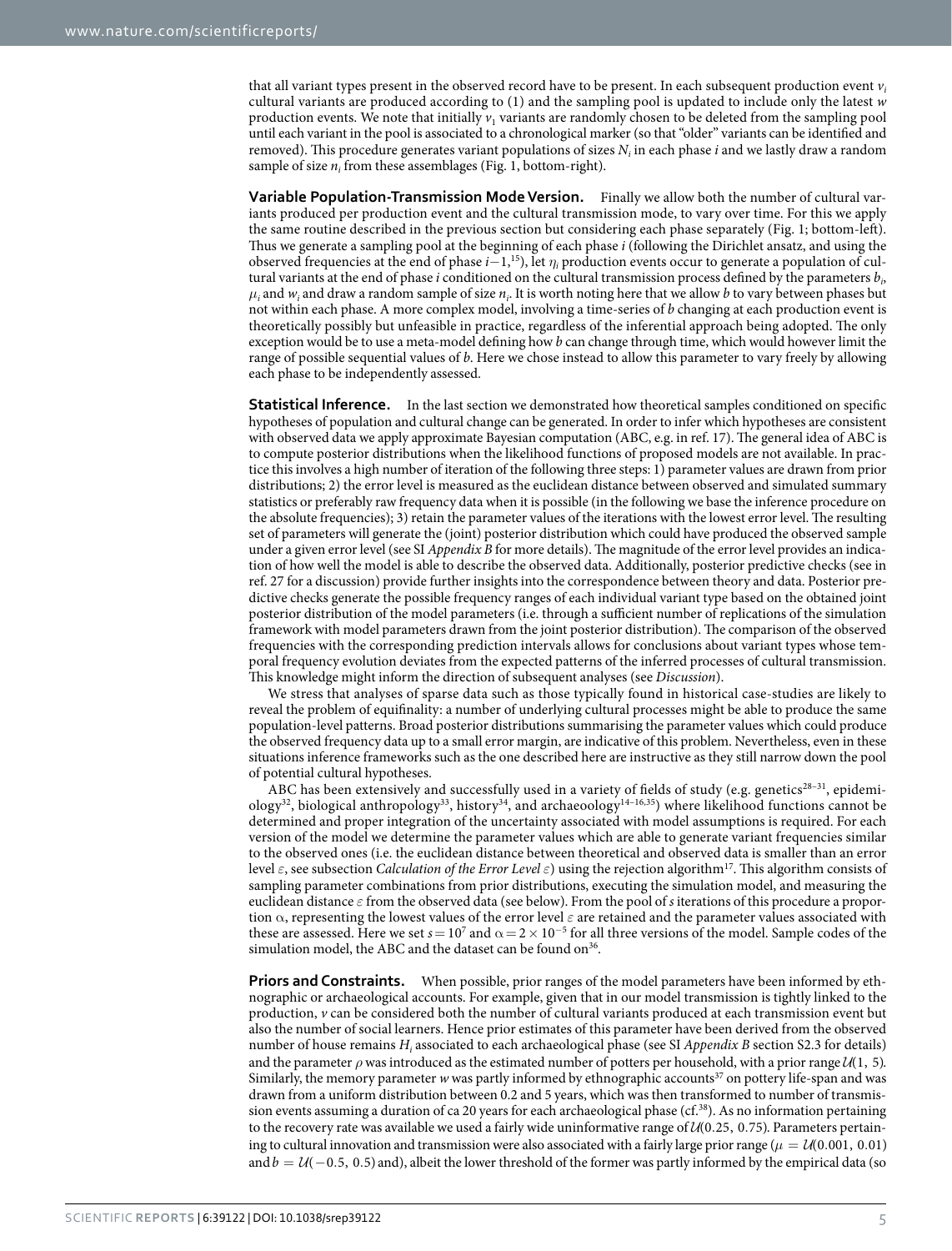that that there would be a sufficient minimum number of innovation events to generate the observed data), and *b* was limited to a plausible range informed by preliminary test runs of the model.

**Calculation of the Error Level** *ε***.** The accuracy of the inference results of the ABC methodology depends on the achieved error level *ε* describing the distance between the theoretical and observed samples. Broadly speaking, the posterior distributions obtained describe the parameter ranges which could have produced the observed sample under a given error level *ε* and are only a meaningful approximation of the likelihood function of the generative model if the error level *ε* is sufficiently small[17](#page-8-12). To determine the distance between theoretical and observed samples we use the euclidean distance between corresponding frequency values rather than potentially insufficient summary statistics (as i[n22](#page-8-17)[,23\)](#page-8-18). In this way we take full advantage of the observed data.

In the variable population-transmission mode version there is a one-to-one correspondence between the simulated and the empirically observed variants, so the error level *ε* between observed and simulated data can be directly computed as the euclidean distances between matching frequencies. The variable population version also has matching variants, but this applies only for those decorative motifs that exist during the first phase, hence the calculation of  $\varepsilon$  has been limited to these. In the equilibrium version, however, a direct matching is not possible, as the simulation model is initialised without any correspondence to real world data. To overcome this problem and retain, for comparative purposes, the use of raw frequencies for computing *ε* (rather than less informative summary statistics, see SI *Appendix B*) we reordered both the observed and simulated variant types at the beginning of the first phase according to their relative frequency and matched the highest frequency with highest frequency, second-highest with second-highest and so on. We then tracked the frequencies of those variant types present at the beginning of the first phase throughout the remaining phases, and calculated the euclidean distance  $\varepsilon$  between the observed and simulated relative frequencies. In case the number of simulated variants  $k_1$  is higher than the observed  $\hat{k}_1$  at the first phase, we consider only the  $\hat{k}_1$  largest frequencies of the simulated data.

In contrast if  $k_1 < \hat{k}_1$  then we assume that the non-modelled  $\hat{k}_1 - k_1$  variants have a fixed relative frequency of 0. Focusing on the  $\hat{k}_1$  variant types present at the beginning of the first phase allows for a straightforward calculation of the error tolerance and we see this choice justified as in the dataset analysed the sample observed in the last phase is made up to 80% of those  $\overline{k}_1$  variant types

#### **Results**

The posterior distributions of the inferred parameters obtained from the ABC procedure reveal which parameter values, and therefore which processes (amongst the models considered here), are able to generate theoretical samples similar to the observed samples. From those distributions (see SI *Appendix C* Figs S2–S10) we can conclude that the selection strength *b* is by far the most informative parameter, pointing to a relationship between processes of cultural transmission and observable patterns of cultural change. The posterior distributions of the other model parameters are similar in their shapes and covered in all cases nearly the same range as their respective prior distributions. This indicates how these parameters are less informative, and have smaller influence than *b* in determining the temporal frequencies of cultural variants.

In the equilibrium version of the model, the median posterior density of *b* was 0.028 which would suggest the presence of some degree of weak anti-conformist bias, albeit the 95% highest posterior density interval (HPDI) covers a range between −0.005 and 0.102 (see [Fig. 2\)](#page-6-0). The variable population version of the model appears to show a stronger support of an anti-conformist bias, with the entire 95% HPDI (0.015–0.134) larger than zero and a median value of 0.066. The posterior predictive check of both the equilibrium and the variable population versions shows, however, a comparatively poor performance ([Fig. 3](#page-7-0), see also SI, Figs S11–S13), as well as higher error levels (Fig. S14). This seems to be particularly the case for later phases, where for both models the 95% predicted ranges of the different cultural variants fail to capture the increase in the observed frequencies of several variants (e.g. BT3, BT19, BT13; see SI *Appendix C* Figs S11–S12). This suggests that neither equilibrium conditions, nor a changing number of social learners can explain the observed data, and it hints at the possibility that a change in the process of cultural transmission might have occurred. In other words, the equilibrium version and the variable population version are not able to closely resemble the observed data in all phases, and in particular to capture the increase in the frequencies of several variants starting from around phase X (see SI *Appendix C* Figs S11–S12). Given that the best fitted parameter combinations of the equilibrium and variable population version suggest an anti-conformist bias, the posterior predictive check generally shows a dynamic where rare variants are initially selected and once they become more common their selective advantage diminishes. It follows that the continuous increase in frequency exhibited by variants such as BT19 cannot be achieved by a fixed anti-conformist bias.

This idea is supported by the results of the analysis of the variable population-transmission mode version (see [Fig. 2\)](#page-6-0). The posterior distributions of *b* for the individual phases suggest fluctuations (although the 95% HPDI of *b* is not sufficiently narrow to fully dismiss competing models), with earlier stages (phase VIII–X) showing stronger support for an anti-conformist bias and intermediate phases (XI–XIII) for a conformist bias (see SI *Appendix C* section S3.3 for more analysis of the areas of overlap of the posterior distributions). These changes in transmission mode would initially favour rare variants, but even as they become increasingly common their frequency dependent selective advantage will not decline thanks to a shift to a more conformist transmission bias. The posterior predictive check of the variable population-transmission mode version shows indeed a clear improvement [\(Fig. 3](#page-7-0); see also SI *Appendix C* Fig. S13), with the 95% range of the model prediction including all observed frequencies except three variants —BT13 during phase IX, and to a lesser extent BT19 at phase XII and BT 14 at phase XIV–. In all cases, observed frequencies are higher than what is expected by the best fit model.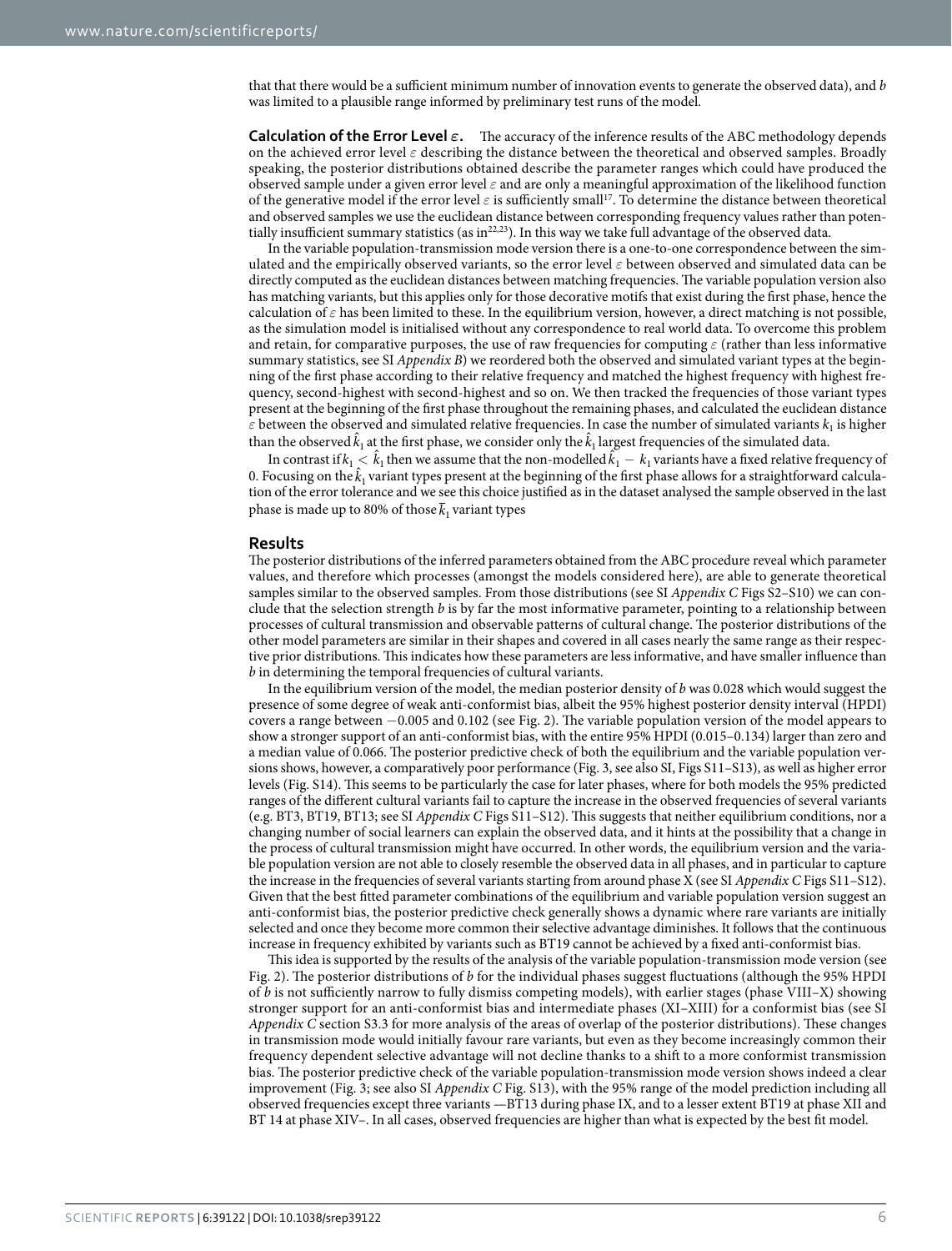

<span id="page-6-0"></span>**Figure 2. Marginal posterior distributions of** *b* **for the equilibrium, variable population, and variable population-transmission mode versions.** 

#### **Discussion**

Archaeological data represent both a challenge and an opportunity for cultural evolutionary studies. Comparatively smaller sample sizes, time-averaging, and other qualitative and quantitative constraints do not ease the direct applications of many of the techniques developed for other contexts. At the same time, the possibility to investigate cultural dynamics at a larger temporal scale broadens the field of study with new perspectives and questions.

In this paper we used a statistical inference framework to overcome problems that are typically encountered in the archaeological record. Issues such as time-averaging, or the integration of independent variables that might influence the change in the temporal frequency of cultural variants have been tackled through the development of a simulation model. The most relevant conclusion showcased by our study is the inability of a fixed mode of cultural transmission to produce the observed changes in the frequency of decorative motifs found in the Merzbach assemblage. To better capture these changes we need to allow for temporal changes in the patterns of cultural transmission over time. These results highlight a potential issue shared by many models of cultural evolution designed to analyse the individual- and/or population-level consequences of cultural transmission. Can we rest on the assumption that the cultural system under consideration is at equilibrium? In situations where sparse frequency data (e.g. as provided by the archaeological record) is the only available empirical evidence how strongly does the equilibrium assumption affect our ability to infer underlying processes of cultural evolution? Our results indicate that equilibrium should be an hypothesis to be tested, rather than an assumption to be hold *a priori*.

The number of studies exploring cultural frequency data is too small — and they are too diverse in their scale and methods — to establish a rule of thumb for determining when equilibrium assumptions can be valid and when not. By evaluating the performance of the best-fit model under equilibrium assumptions, we illustrated a way to determine whether a system in equilibrium, under the specific assumptions of candidate models, is capable of producing the observed frequencies. In the case of the Merzbach assemblage, the most likely transmission mode under equilibrium assumptions — an anti-conformist bias — failed to capture the changing frequencies of several cultural variants. In one sense this is hardly surprising; demographic and cultural processes driving cultural change are unlikely to remain constant over longer temporal spans, making long-term historical data particularly unsuited to equilibrium assumptions. We note, however, that analyses at a short temporal scale are not necessarily immune to the problem, as a sufficient amount of time is required for the cultural system to reach the innovation-drift equilibrium (although this depends on the specific mode of transmission).

Posterior predictive checks generate the possible frequency ranges based on the posterior distribution of the model parameters and provided an additional assessment of the quality of the inference obtained<sup>27</sup>. In our case studies those checks show how temporally constant processes of cultural transmission are unable to produce the steady increase in variant frequencies observed for a number of the variants in the Merzbach assemblage.

Figures S11 and S12 in the SI show that the very slow increase in frequency of certain variant types in the later phases (e.g. BT3, BT13, BT19, BT20) together with the frequency patterns of the remaining variants cannot be replicated by assuming the same transmission process in all phases. This might be indicative of an additional selective advantage of those motifs not captured by the proposed model which is potentially specific to the motif itself, or of changing processes of cultural transmission between phases. We explored the latter hypothesis and concluded that earlier phases possess a tendency towards anti-conformity while later phases possess a tendency towards conformity (see [Fig. 2](#page-6-0)). We note, however, that in phases IX, XII and XIV one of the observed frequencies was outside the predictive intervals, suggesting that a frequency-biased transmission with the range of parameters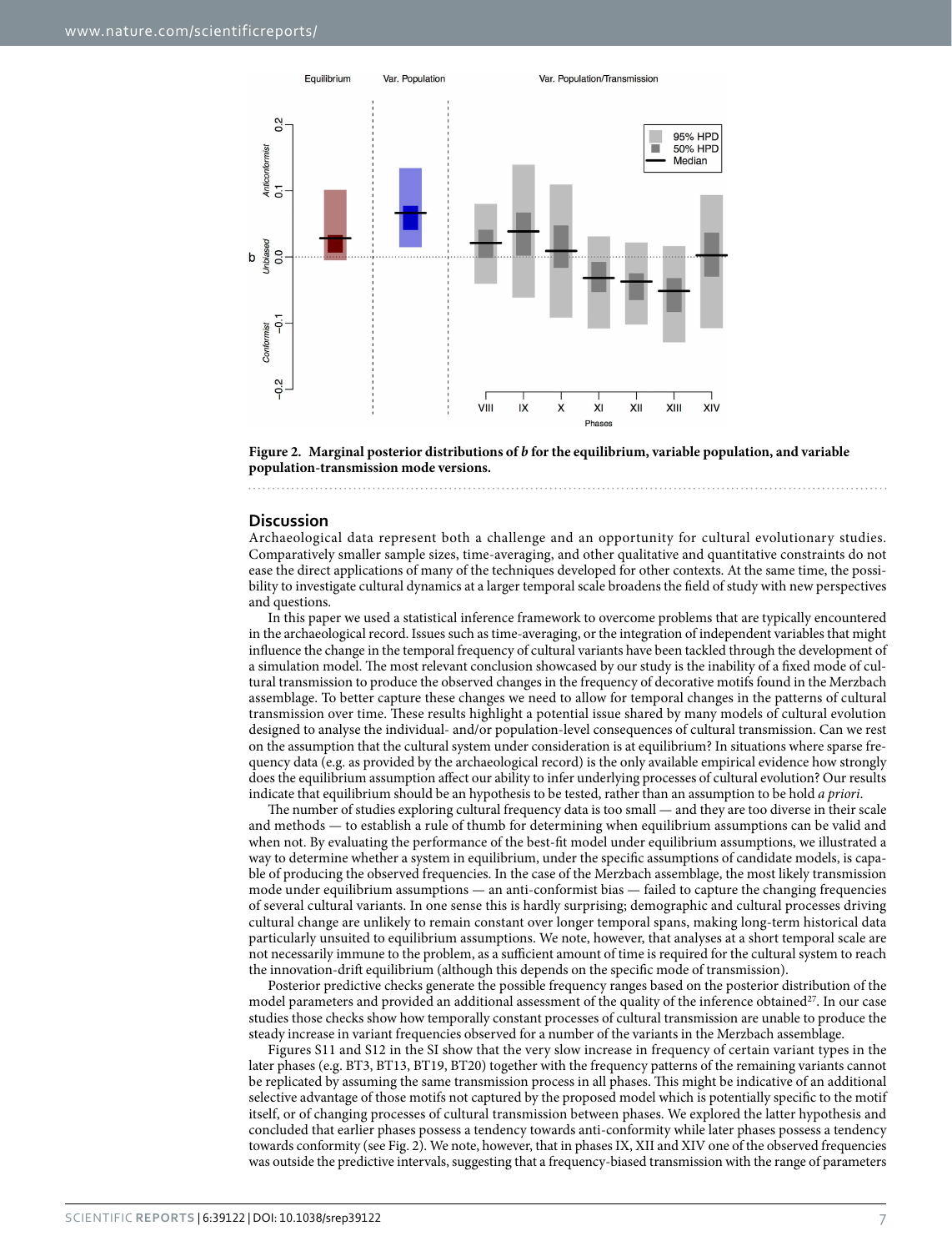

<span id="page-7-0"></span>

explored here is not able to produce the observed record for those phases. Predictive checks thus enables the exploration of instances where (meaning in which variant type) deviations between theory and data take place and therefore might inform further, detailed analyses about the origins of these deviations.

The method has, however, also revealed some limitations typically imposed by the nature of most archaeological data. Firstly, in order to perform a non-equilibrium analysis at least two data points have to be available. Additionally, the accuracy of analyses will likely be dependent on the accuracy of the estimate of the temporal distance between the data points[13](#page-8-10). Secondly, while the underlying model of cultural change can mimic the effects of time-averaging for its output, it requires the best estimate of the initial sampling pool of the system under analysis. Using the Dirichlet approach generates populations from which the observed sample could have been drawn with a positive probability. However, as the sample is subject to time-averaging the generated populations will likely overestimate the presence of older variant types which might be already extinct. It is worth noting that for coarse grained chronologies (meaning for relatively long temporal distances between data points) the non-equilibrium inferential framework proposed here might well become increasingly similar to the equilibrium version, as the simulated process would reach equilibrium properties in its output. Lastly, the inference framework presented here includes only transmission processes that can be described by (1), and hence does not consider alternative formalisations of frequency biased transmission (see e.g. in ref. [11](#page-8-8)) nor other forms of cultural transmission (e.g. in ref. [25\)](#page-8-21). This is certainly not a problem limited to the assessment of the archaeological or historical record, but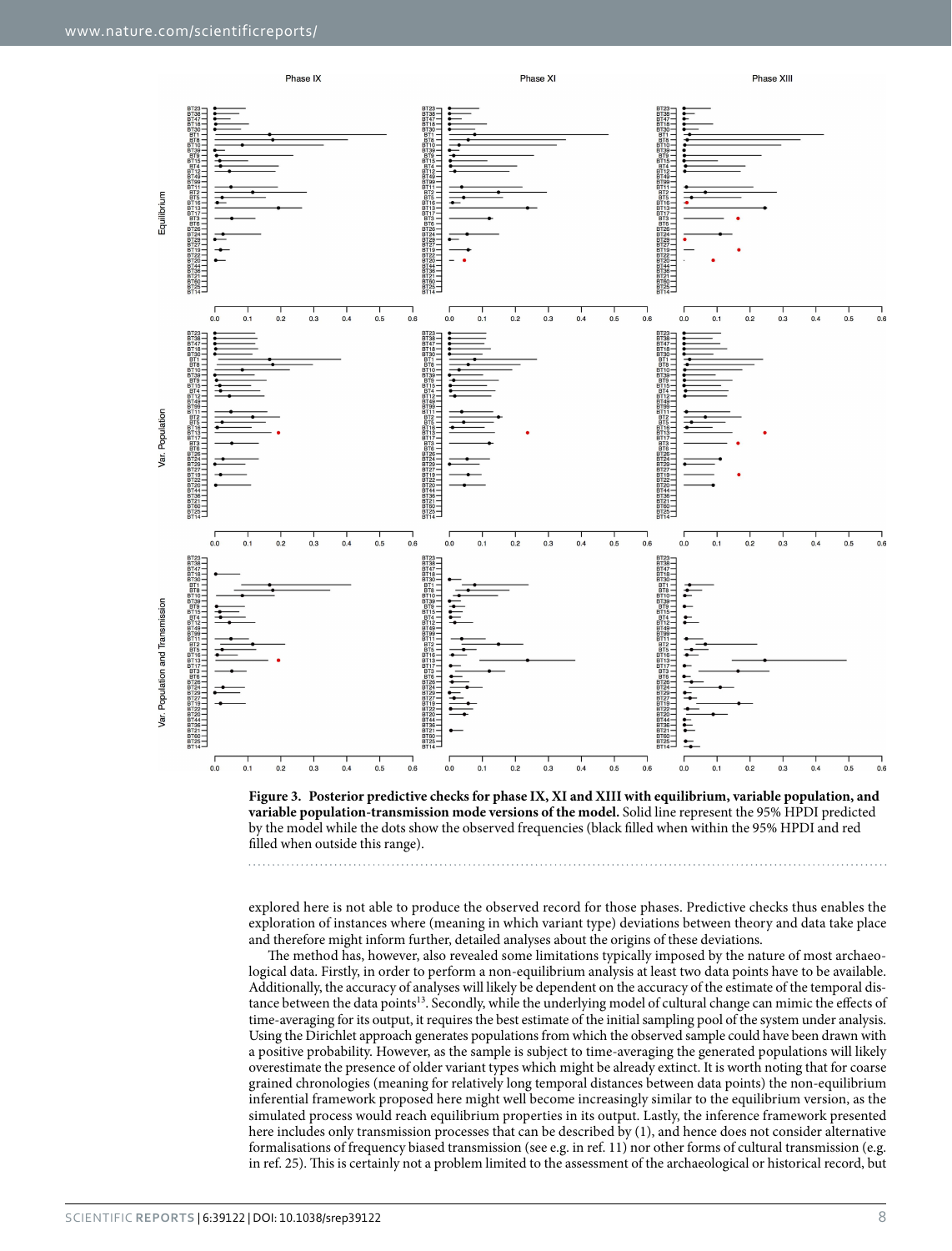appropriate mathematical formalisations of alternative processes in the form of copying probabilities will allow for a straightforward generalisation of this framework.

To conclude, our attempt at inferring patterns of cultural transmission in the Merzbach assemblage has revealed a cultural system that is unlikely to be in equilibrium conditions. Instead our approach hints at the possibility of shifts between anti-conformist and conformist modes of social learning. While the inference framework developed in this paper requires further testing with simulated data in controlled conditions, we argue that the challenge posed by archaeological case studies can contribute to methodological and theoretical advances in the field of cultural evolutionary studies.

#### **References**

- <span id="page-8-0"></span>1. Boyd, R. & Richerson, P. J. An evolutionary model of social learning: the effects of spatial and temporal variation. *Social learning: psychological and biological perspectives* 29–48 (1988).
- 2. Rogers, A. R. Does biology constrain culture? *American Anthropologist* **90,** 819–831 (1988).
- 3. Aoki, K. & Feldman, M. W. Evolution of learning strategies in temporally and spatially variable environments: a review of theory. *Theoretical population biology* **91,** 3–19 (2014).
- <span id="page-8-1"></span>4. Neiman, F. D. Stylistic Variation in Evolutionary Perspective: Inferences from Decorative Diversity and Interassemblage Distance in Illinois Woodland Ceramic Assemblages. *American Anitquity* **60,** 7–36 (1995).
- <span id="page-8-2"></span>5. Kohler, T. A., VanBuskirk, S. & Ruscavage-Barz, S. Vessels and villages: evidence for conformist transmission in early village aggregations on the Pajarito Plateau, New Mexico. *Journal of Anthroplogical Archaeology* **23,** 100–118 (2004).
- <span id="page-8-3"></span>6. Bentley, R. A., Hahn, M. W. & Shennan, S. J. Random drift and culture change. *Procedings of The Royal Society B* **271,** 1443–1450 (2004).
- <span id="page-8-4"></span>7. Brantingham, P. & Perrault, C. Detecting the effects of selection and stochastic forces in archaeological assemblages. *Journal of Archaeological Science* **37,** 3211–3225 (2010).
- <span id="page-8-5"></span>8. Henrich, J. Cultural Transmission and the Diffusion of Innovations: Adoption Dynamics Indicate That Biased Cultural Transmission Is the Predominate Force in Behavioral Change. *American Anthropologist* **103,** 992–1013 (2001).
- <span id="page-8-6"></span>9. Acerbi, A. & Bentley, A. Biases in cultural transmission shape the turnover of populat traits. *Evolution and Human Behavior* **35,** 228–236 (2014).
- <span id="page-8-7"></span>10. Ghirlanda, S., Acerbi, A. & Herzog, H. Dog Movie Stars and Dog Breed Popularity: A Case Study in Media Influence on Choice. *PLOS ONE* **9,** e106565, doi: 10.1371/journal.pone.0106565 (2014).
- <span id="page-8-8"></span>11. Mesoudi, A. & Lycett, S. J. Random copying, frequency-dependent copying and culture change. *Evolution and Human Behavior* **30,** 41–48 (2009).
- <span id="page-8-9"></span>12. McElreath, R. *et al.* Beyond existence and aiming outside the laboratory: estimating frequency-dependent and pay-off-biased social learning strategies. *Philosophical Transactions of the Royal Society of London B: Biological Sciences* **363,** 3515–3528 (2008).
- <span id="page-8-10"></span>13. Kandler, A. & Shennan, S. A non-equilibrium neutral model for analysing cultural change. *Journal of Theoretical Biology* **330,** 18–25 (2013).
- <span id="page-8-11"></span>14. Crema, E. R., Edinborough, K., Kerig, T. & Shennan, S. J. An Approximate Bayesian Computation approach for inferring patterns of cultural evolutionary change. *Journal of Archaeological Science* **50,** 160–170 (2014).
- <span id="page-8-19"></span>15. Kandler, A. & Shennan, S. A generative inference framework for analysing patterns of cultural change in sparse population data with evidence for fashion trends in LBK culture. *Journal of The Royal Society Interface* **12,** 20150905, doi: 10.1098/rsif.2015.0905 (2015).
- 16. Kovacevic, M., Shennan, S., Vanhaeren, M., d'Errico, F. & Thomas, M. G. Simulating Geographical Variation in Material Culture: Were Early Modern Humans in Europe Ethnically Structured? In Mesoudi, A. & Aoki, K. (eds) *Learning Strategies and Cultural Evolution during the Palaeolithic*, Replacement of Neanderthals by Modern Humans Series, 103–120 (Springer Japan, 2015).
- <span id="page-8-12"></span>17. Beaumont, M. A., Zhang, W. & Balding, D. J. Approximate Bayesian Computation in Population Genetics. *Genetics* **162,** 2025–2035 (2002).
- <span id="page-8-13"></span>18. Premo, L. S. Cultural transmission and diversity in time-averaged assemblages. *Current Anthropology* **55,** 105–114 (2014).
- <span id="page-8-14"></span>19. Frirdich, C. Kulturgeschichtliche Betrachtungen zur Bandkeramik im Merzbachtal. In Lüning, J. & Stehli, P. (eds) *Die Bandkeramik im Merzbachtal auf der Aldenhovener Platte*, 207–394 (Habelt, Bonn, 1994).
- <span id="page-8-15"></span>20. Stehli, P. Chronologie der Bandkeramik im Merzbachtal. In Lüning, J. & Stehli, P. (eds) *Die Bandkeramik im Merzbachtal auf der Aldenhovener Platte*, 79–192, edn. (Habelt, Bonn, 1994).
- <span id="page-8-16"></span>21. Zimmermann, A., Meurers-Balke, J. & Kalis, A. Das Neolithikum im Rheinland. *Bonner Jahrbücher* **205,** 1–63 (2005).
- <span id="page-8-17"></span>22. Shennan, S. & Wilkinson, J. Ceramic Style Change and Neutral Evolution: A Case Study from Neolithic Europe. *American Anitquity* **66,** 577–593 (2001).
- <span id="page-8-20"></span><span id="page-8-18"></span>23. Bentley, A. & Shennan, S. J. Cultural transmission and stochastic network growth. *American Antiquity* **68,** 459–485 (2003).
- 24. Bentley, R., Ormerod, P. & Batty, M. Evolving social influence in large populations. *Behavioral Ecology and Sociobiology* **65,** 537–546 (2011).
- <span id="page-8-21"></span>25. Rendell, L. *et al.* Cognitive culture: theoretical and empirical insights into social learning strategies. *Trends in Cognitive Sciences* **15,** 68–76 (2011).
- <span id="page-8-22"></span>26. Boyd, R. & Richerson, P. J. *Culture and the Evolutionary Process* (University of Chicago Press, Chicago, 1985).
- <span id="page-8-23"></span>27. Gelman, A., Carlin, J. B., Stern, H. S. & Rubin, D. B. *Bayesian data analysis*, vol. 2 (Chapman & Hall/CRC Boca Raton, FL, USA, 2014).
- <span id="page-8-24"></span>28. Hamilton, G. *et al.* Bayesian Estimation of Recent Migration Rates After a Spatial Expansion. *Genetics* **170,** 409–417 (2005).
- 29. Beaumont, M. A. Approximate Bayesian Computation in Evolution and Ecology. *Annual Review of Ecology, Evolution, and Systematics* **41,** 379–406 (2010).
- 30. Hofmanová, Z. *et al.* Early farmers from across Europe directly descended from Neolithic Aegeans. *Proceedings of the National Academy of Sciences* **113,** 6886–6891 (2016).
- 31. Posth, C. *et al.* Pleistocene Mitochondrial Genomes Suggest a Single Major Dispersal of Non-Africans and a Late Glacial Population Turnover in Europe. *Current Biology* **26,** 827–833 (2016).
- <span id="page-8-25"></span>32. Tanaka, M. M., Francis, A. R., Luciani, F. & Sisson, S. A. Using approximate Bayesian computation to estimate tuberculosis transmission parameters from genotype data. *Genetics* **173,** 1511–1520 *(*2006).
- <span id="page-8-26"></span>33. Tsutaya, T. & Yoneda, M. Quantitative Reconstruction of Weaning Ages in Archaeological Human Populations Using Bone Collagen Nitrogen Isotope Ratios and Approximate Bayesian Computation. *PLOS ONE* **8,** e72327, doi: 10.1371/journal.pone.0072327 (2013).
- <span id="page-8-27"></span>34. Rubio-Campillo, X. Model Selection in Historical Research Using Approximate Bayesian Computation. *PLOS ONE* **11,** e0146491, doi: 10.1371/journal.pone.0146491 (2016).
- <span id="page-8-28"></span>35. Porčic′, M. & Nikolic′, M. The Approximate Bayesian Computation approach to reconstructing population dynamics and size from settlement data: demography of the Mesolithic-Neolithic transition at Lepenski Vir. *Archaeological and Anthropological Sciences* **8,** 169–186 (2016).
- <span id="page-8-29"></span>36. Crema, E. R. *Sample codes and data for "Revealing patterns of cultural transmission from frequency data: equilibrium and nonequilibrium assumptions*", [doi 10.5281/zenodo.187558 Date of Access: 2016/11/30](URL https://github.com/ercrema/culturaltransmissionmodel) (2016).